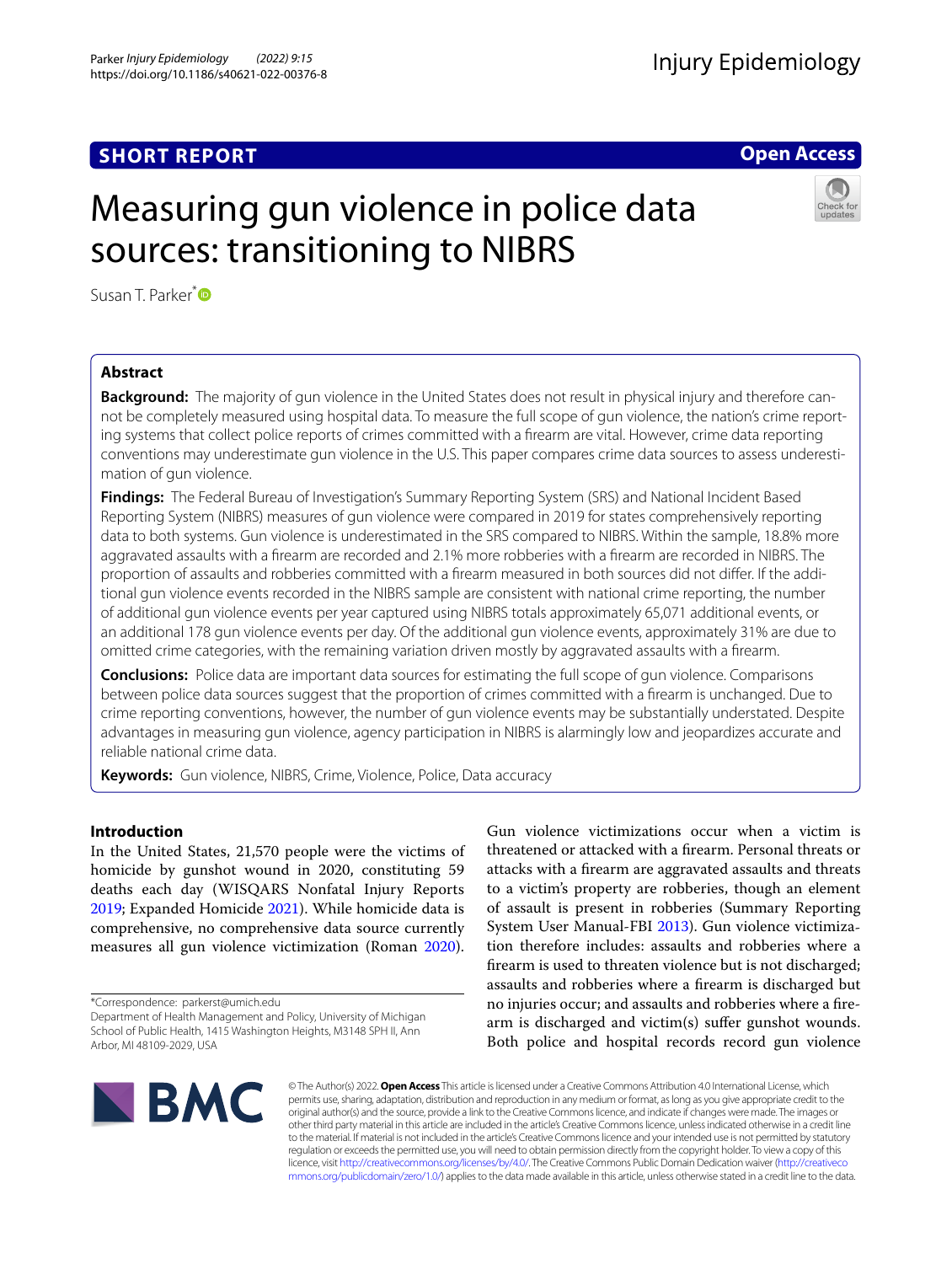victimization. Police data sources measure reported gun crimes, consisting of gun assaults and robberies, and hospital data sources measure gunshot wounds, recording whether the wound occurred in the course of a gun crime.

Hospital data captures the physical toll of gunshot wounds, which is both substantial and costly (Gani et al. [2017](#page-9-4); Cook and Ludwig [2000\)](#page-9-5). But gun violence victimization includes additional violence not captured by measures of morbidity and mortality. In fact, gun violence not resulting in physical injury constitutes the majority of gun violence in the U.S. Assaults and robberies committed with a frearm recorded in police data annually afect approximately 300,000 people (Crime in the U.S. [2019](#page-9-6)). In contrast, in 2019 approximately 50,000 victims annually were non fatally shot by another person in a criminal assault or robbery and were treated for their injury (Fowler et al.  $2015$ ). The number of gun violence victims varies substantially when victimization is assessed using police data sources compared to hospital data sources. The majority of gun assaults and robberies do not result in physical injuries treated in a hospital and measuring gunshot wounds alone understates the full scope of harms caused by gun violence. While police data do not comprehensively measure gunshot wounds, police measures of gun violence are an essential data source for the majority of gun assaults.

To measure the full scope of gun violence, the nation's crime reporting systems that gather police data play an invaluable role. The Federal Bureau of Investigation's Uniform Crime Report (UCR) Summary Reporting System (SRS) served as the nation's measure of crime since the 1930s. As of January 1, 2021, the FBI opted to retire the UCR SRS program for its successor crime reporting program, the National Incident-Based Reporting System (NIBRS) (Hanson [2021\)](#page-9-8). Both crime reporting systems record assaults with a frearm regardless of whether the frearm is discharged or not, or the gunshot assault wounds the intended target or not.

For decades, however, reporting conventions in the UCR SRS have limited the precision and detail with which gun violence is measured (Strom and Smith [2017](#page-9-9); Hanson [2021](#page-9-8)). First, guns used in violent crime were only recorded in relation to aggravated assaults and robberies, not the full scope of gun violence. Other crimes, such as sexual assaults, where a frearm may be used are either not recorded in the SRS or the option to include a weapon is not available (Summary Reporting System User Manual-FBI [2013\)](#page-9-3). Second, to conveniently summarize a crime incident, only the most serious crime that transpired in an event was recorded (Hanson [2021](#page-9-8)). This convention, known as the "hierarchy rule," results in underreporting of aggravated assaults with a gun. Specifcally, in cases where a robbery and an aggravated assault occurred during the same crime event, only the robbery would be counted. Finally, a crime incident afecting multiple victims was counted as a single incident. In addition, the SRS does not record any information on injury or frearm discharge in the course of a gun assault or robbery.

NIBRS improves some aspects of gun violence measurement compared to the legacy UCR SRS data collection, but to date, no study has assessed the extent to which the nation's new crime reporting system more precisely measures gun violence. Using data from both the SRS and NIBRS, this paper compares how the two sources difer in measurement of gun violence incidence and victimization. This comparison is timely as police agencies adopt NIBRS reporting standards by 2021, constituting the most substantial change crime data reporting has undergone in 9 decades.

# **Methods**

Data from the nation's two crime reporting systems, the UCR SRS and NIBRS, were compiled from a sample of states and law enforcement agencies that reported complete, comprehensive crime data to both systems in 2019, the most recent year of available data.

# **Summary Reporting System (SRS)**

The FBI's Uniform Crime Reporting (UCR) Program Summary Reporting System (SRS) has for decades gathered summary counts of crime reported to law enforcement agencies in the U.S.. The SRS gathers summary counts of crimes including violent crimes, such as rape, robbery, and aggravated assault, and property crimes. In 2019, the SRS included over 18,000 law enforcement agencies nationwide that typically cover more than 90 percent of the U.S. population (Maltz [2006;](#page-9-10) FBI [2021](#page-9-11)). The final year of SRS data collection by the FBI was 2020.

The SRS has a series of limitations that may result in undercounting of gun violence reported to law enforcement agencies. The SRS records the type of weapon for only three crime types: robbery, aggravated assault, and murder. For all other types of crime, the SRS either does not specify weapon type or does not include the crime category. For instance, the SRS includes rape but does not provide a breakdown by weapon type. Other crimes that may be committed with a frearm, such as sexual assault or kidnapping, are not included in the SRS (National Incident-Based Reporting System Technical Specifcation [2020](#page-9-12)). Further, the SRS records only the single most serious ofense associated with each crime, a reporting convention known as the "hierarchy rule" (Federal Bureau of Investigation [2021\)](#page-9-13).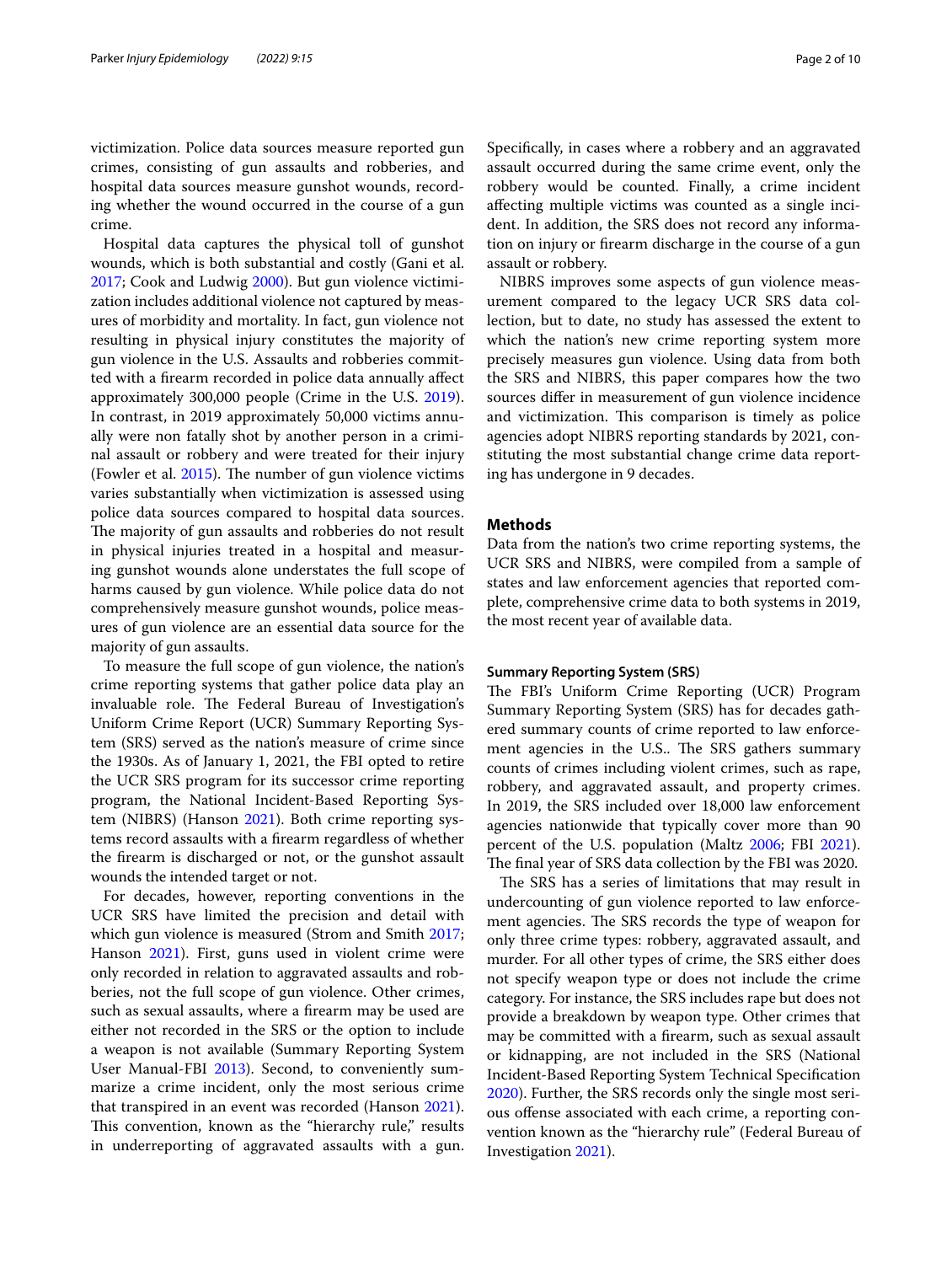UCR SRS data used in this study were obtained from Jacob Kaplan's Open ICPSR repository (Jacob Kaplan [2021](#page-9-14)).

# **National Incident Based Reporting System (NIBRS)**

Development of the National Incident Based Reporting System (NIBRS) commenced in the 1980s with the intention of improving on SRS limitations (National Academies of Sciences, Engineering, and Medicine [2018](#page-9-15)). NIBRS records ofense types that the SRS omits, gathering incident-level data on 52 ofenses (Federal Bureau of Investigation [2021](#page-9-13)). NIBRS also allows a frearm to be reported with more offense types than in the SRS, including sexual assault, rape, kidnapping, and extortion. Further, NIBRS does not impose a hierarchy rule and counts each of the crimes committed in any one incident, and specifes the number of victims in that incident. While NIBRS does measure victim injuries, no feld exists for gunshot injuries making determination of a frearm injury impossible.

Starting in 2021, the FBI records police data in NIBRS format only, with substantial reductions in population coverage. As of 2019, NIBRS covers only 53% of the U.S. population (FBI Crime Data Explorer [2020\)](#page-9-16).

NIBRS data were obtained from the FBI's Crime Data Explorer, which features tables counting incidents, ofenses, and victims. Incidents count the number of distinct incidents of a crime that occur and allow for a crime incident to be classified as multiple types of crimes. The victim tables expand on the crime incident to link multiple victims to a crime incident.

## **Sample selection**

To compare UCR SRS and NIBRS measurements of gun violence, states whose population coverage in NIBRS is at or above 98% population coverage from 2015–2019 statewide were selected. These states include Colorado, Kentucky, Michigan, South Carolina, Tennessee and Virginia and comprise approximately 11% of the U.S. population. Law enforcement agencies within each state were then matched between UCR SRS and NIBRS sources to compare measures across the sources. All measures are calculated using data from 2019, the most recent year of data available both from the SRS and NIBRS.

# **Measures**

Several measures were constructed from incident-level NIBRS data to be directly comparable to aggregated UCR SRS data (Law Enforcement Support Section (LESS) Crime Statistics Management Unit (CSMU) [2013](#page-9-17)). The UCR SRS reports a robbery incident count and aggravated assault as a victim count. NIBRS data were adjusted to match SRS conventions.

To calculate the number and proportion of crimes committed with a frearm, NIBRS weapons categories including handgun, rife, shotgun, other frearm, and automatic frearm categories were counted if they were attributed to a crime incident for robberies, or a crime victim or victims for aggravated assault. The corresponding UCR SRS measure is used for comparison. The rates of assaults and robberies committed with a frearm are compared by calculating the proportion of robbery and assault committed with a frearm using the denominator of total robberies and assaults. To identify multiple ofenses in NIBRS, the unique incident number of each firearm crime was matched to all other offenses associated with the same incident identifer.

To measure additional frearm crime captured in NIBRS, two categories were constructed. NIBRS crime categories with a frearm include kidnapping, extortion, rape, sexual assault, and weapons law ofenses in addition to aggravated assault and robbery that both NIBRS and SRS both capture. However, in NIBRS, many of the additional frearm categories are not frequently populated. For this reason, rape and sexual assaults are combined into a single category and kidnapping is combined with exhtortion to form an additional single cateogry.

Comparisons are made at the state unit of analysis as well as the FBI's population group variable, which is a categorical classifer describing the size and nature of the population each law enforcement agency serves. Population groups under 100,000 residents are combined into one measure as they are less frequent than large city reporting and have similar reporting patterns.

## **Analysis**

NIBRS and SRS count and proportion measures of robbery and aggravated assault with a frearm are compared to understand to what extent the SRS may undercount gun violence in 2019, the most recent year of available NIBRS data. Proportions of robbery and aggravated assault with a frearm are calculated in reference to a denominator of all aggravated assaults and robberies, which may be committed without a frearm or with another weapon, such as a knife. These proportions are compared using chi-squared tests of proportion to assess whether the measures difer statistically at the 0.05 level of signifcance.

Because the SRS suppresses counts of crime when a more severe crime also occurs according to the hierarchy rule, the SRS may underestimate gun violence. To assess the extent of variation from this reporting convention, ofenses that would have been suppressed in the SRS are tabulated.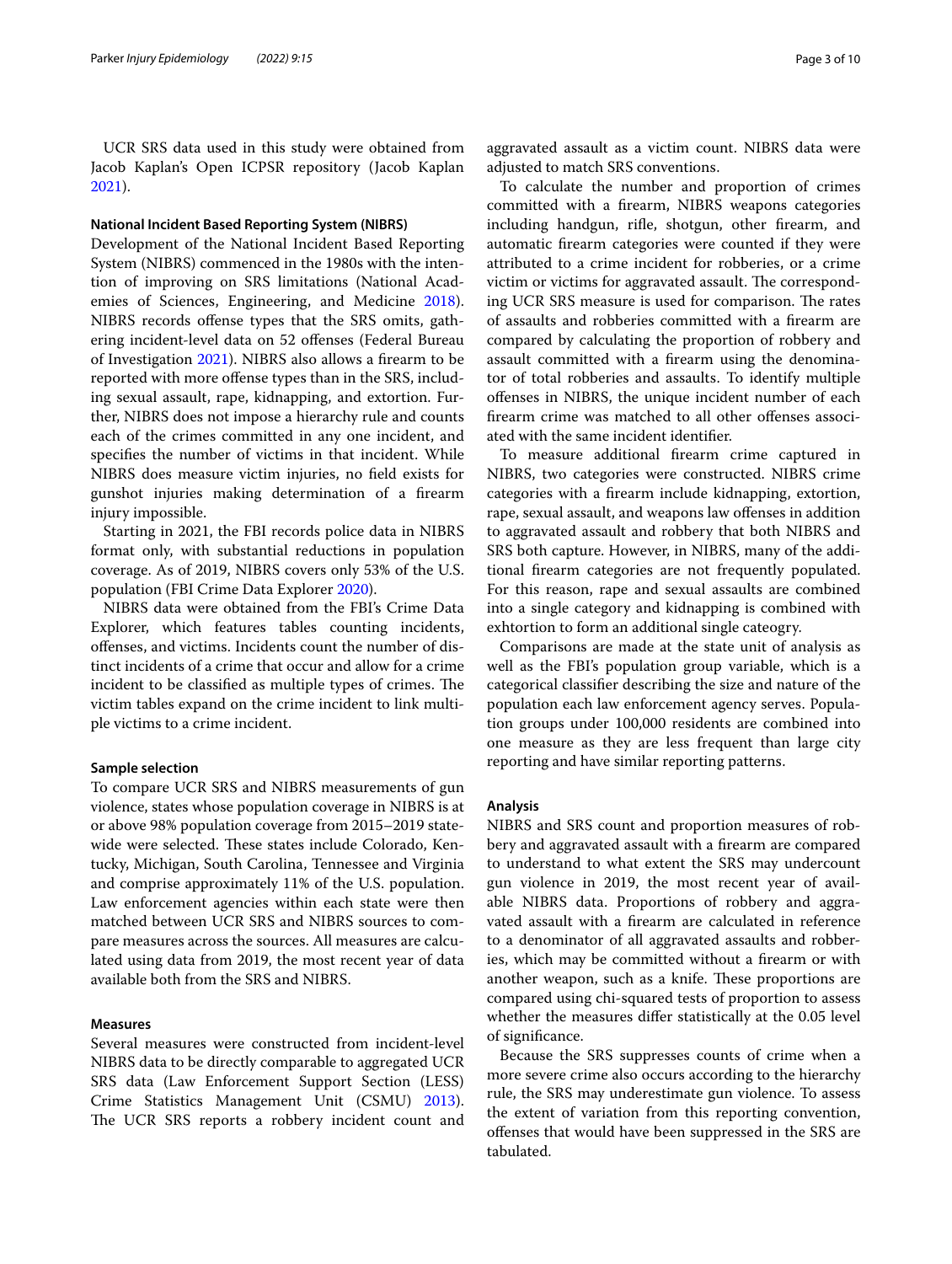| <b>Nationwide</b>               | <b>SRS</b> |          |  |  |
|---------------------------------|------------|----------|--|--|
|                                 | n          | %        |  |  |
| Aggravated assault with firearm | 226,646    | 27.6     |  |  |
| Rape                            | 139,815    | $\equiv$ |  |  |
| Robbery with firearm            | 97,548     | 36.4     |  |  |
| Homicide with firearm           | 12,105     | 73.7     |  |  |

<span id="page-3-0"></span>**Table 1** Firearm crimes recorded in the SRS, nationwide (2019)

To assess agency coding, the proportion of crimes involving frearms by source are compared among agencies serving a population larger than 100,000. If the distribution shows a large proportion of agencies with exactly no diference between their SRS and NIBRS reports, agencies may not have fully adopted reporting multiple crimes per incident. Similarly, if only a handful of agencies account for the majority of the NIBRS and SRS difference, the problem may be individual agency NIBRS adoption. If agencies on average tend to report additional ofenses with stable proportions of frearm use, as agencies have experience reporting weapons for these crimes for decades, this is suggestive that NIBRS may improve existing coding of ofenses. Law enforcement agency population groups are also used to assess if crime reporting difers by population type and size.

Next, categories of gun violence that are not measured in the SRS system but are tracked in NIBRS are tabulated to understand the extent to which underestimation of

gun violence in the SRS may be a function of more limited SRS crime categories.

Analysis was performed in  $R$  4.1.0. This study was considered exempt from review by the institutional review board at the University of Michigan.

# **Results**

Nationwide, 27.6% of aggravated assaults and 36.4% of robberies were committed with a frearm in 2019 (Table [1\)](#page-3-0). In contrast, 38.1% of aggravated assaults and 50.7% of robberies were committed with a frearm in 2019 in the sample of states that report to NIBRS (Table [2\)](#page-3-1).

Within the sample, NIBRS recorded greater counts of gun violence events compared to the SRS, but the proportion of violence involving a frearm does not differ between the two sources (Table [2\)](#page-3-1). Compared to the SRS, NIBRS recorded higher counts of both aggravated assaults and robberies committed with a firearm. The most substantial diference was driven by aggravated

|                                 | <b>SRS</b> |      | <b>NIBRS</b> |               | Difference (NIBRS vs SRS) |      | p-value |  |
|---------------------------------|------------|------|--------------|---------------|---------------------------|------|---------|--|
|                                 | n          | $\%$ | n            | $\frac{0}{0}$ | n                         | $\%$ |         |  |
| Aggravated assault with firearm |            |      |              |               |                           |      |         |  |
| Colorado                        | 4173       | 31.8 | 5009         | 31.5          | 836                       | 20.0 | 0.50    |  |
| Kentucky                        | 2162       | 34.0 | 2824         | 36.6          | 662                       | 30.6 | 0.21    |  |
| Michigan                        | 8925       | 27.3 | 9893         | 31.0          | 968                       | 10.8 | 0.05    |  |
| South Carolina                  | 9136       | 41.4 | 10,869       | 44.7          | 1733                      | 19.0 | 0.00    |  |
| Tennessee                       | 13,921     | 35.4 | 17,654       | 43.5          | 3733                      | 26.8 | 0.00    |  |
| Virginia                        | 3578       | 31.5 | 4976         | 35.3          | 1398                      | 39.1 | 0.00    |  |
| Total                           | 41,895     | 38.1 | 51,225       | 38.1          | 9330                      | 22.3 | 0.80    |  |
| Robbery with firearm            |            |      |              |               |                           |      |         |  |
| Colorado                        | 1315       | 38.6 | 1337         | 38.0          | 22                        | 1.7  | 0.62    |  |
| Kentucky                        | 1008       | 46.7 | 1037         | 45.0          | 29                        | 2.9  | 0.27    |  |
| Michigan                        | 2253       | 43.4 | 2265         | 43.4          | 12                        | 0.5  | 0.90    |  |
| South Carolina                  | 1829       | 57.1 | 1882         | 55.9          | 53                        | 2.9  | 0.34    |  |
| Tennessee                       | 3798       | 61.8 | 3923         | 60.0          | 125                       | 3.3  | 0.04    |  |
| Virginia                        | 1771       | 50.3 | 1807         | 49.2          | 36                        | 2.0  | 0.39    |  |
| Total                           | 11,974     | 50.7 | 12,251       | 49.8          | 277                       | 2.3  | 0.05    |  |

<span id="page-3-1"></span>**Table 2** Firearm crimes recorded in the SRS versus NIBRS by state (2019)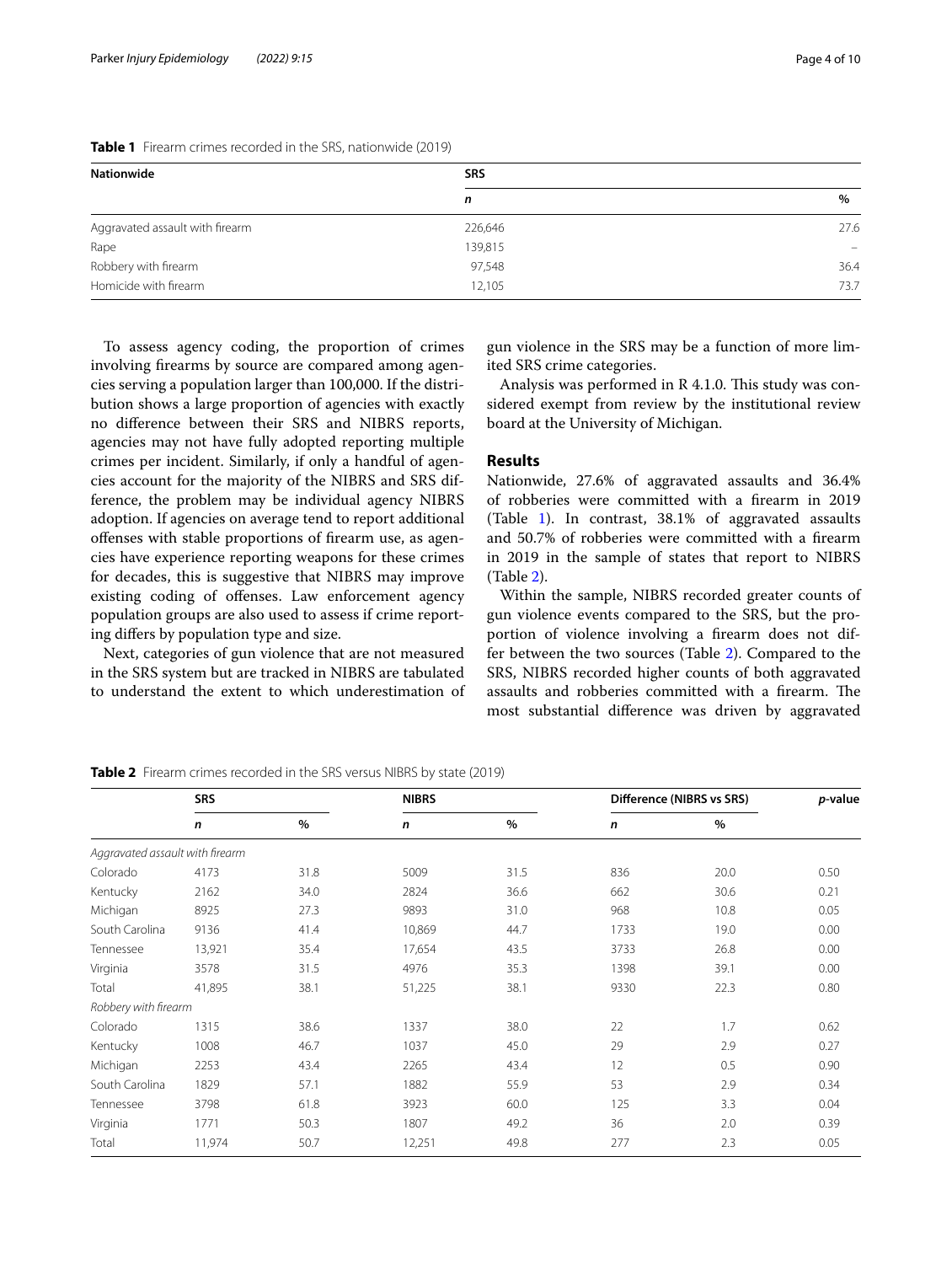## <span id="page-4-0"></span>**Table 3** Proportion of SRS versus NIBRS diference by cause

| Aggravated assault with firearm | n         | % of NIBRS               |
|---------------------------------|-----------|--------------------------|
|                                 |           | versus SRS<br>difference |
| <b>Total in NIBRS</b>           | 51,225    |                          |
| Total in SRS                    | 41,895    |                          |
| Difference                      | 9330      |                          |
| Hierarchy rule application      |           |                          |
| Murder                          | 879       | 9.4                      |
| Rape                            | 6         | 0.1                      |
| Robbery                         | 643       | 6.9                      |
| Largest reporting agency        | 1837      | 19.7                     |
| Total                           | 3365      | 36.1                     |
| Robbery with firearm            | $\pmb{n}$ | $\%$                     |
| <b>Total in NIBRS</b>           | 12,251    |                          |
| Total in SRS                    | 11,974    |                          |
| Difference                      | 277       |                          |
| Hierarchy rule application      |           |                          |
| Murder                          | 58        | 20.9                     |
| Rape                            | 32        | 11.55                    |
| Total                           | 90        | 32.5                     |

assaults. NIBRS captured on average 22.3% more aggravated assaults with a frearm in the sample (Table [2](#page-3-1)). For all states with the exception of Colorado and Kentucky, the proportion of aggravated assault with a frearm in NIBRS is statistically higher than the proportion reported in the SRS. Robberies with a frearm difer less substantially, with NIBRS recording only 2.6% more robberies committed with a frearm than the SRS (Table [2\)](#page-3-1).

Table [3](#page-4-0) reports approximately 16% of the diference in aggravated assaults is due to the hierarchy rule and 33% of the diference in frearm robberies is attributable to the hierarchy rule. For aggravated assaults, one agency accounted for a large proportion of the diference in aggravated assaults with a frearm, reporting 1,837 additional aggravated assaults with a frearm (Metropolitan Nashville Police Department (MNPD)).

To understand agency-level reporting, Fig. [1](#page-5-0) compares counts of frearm assaults and robberies among agencies serving populations larger than 100,000. If the proportion of robberies and assaults committed with a frearm are the same in the SRS and NIBRS, the agency's diference will be approximately zero and will adhere to the reference line. For aggravated assault with a frearm in Panel A, agencies that report more aggravated assaults tend to report more NIBRS incidents. MNPD's increase is the largest among sample agencies. Panel B depicting robbery with a frearm counts do not difer by agency.

Figure [2](#page-7-0) assesses whether the proportion of aggravated assaults and robberies committed with a frearm difer by source. Panel A shows some agencies cluster at positive increases of less than 3% in recording of frearm assault in NIBRS, which is consistent with coding improvements identifying additional frearm assaults. However, Fig. [2](#page-7-0) also makes clear that some agencies record more aggravated assaults and robberies without a frearm, resulting in the reductions in the rate of frearm robbery and frearm aggravated assault. The magnitude of the change in the proportion of assaults and robberies committed with a frearm are substantial for some agencies.

Table [4](#page-8-0) reports the diference in proportions of frearm assaults and robberies in the SRS and NIBRS for agencies that report at least both an assault and robbery with a frearm. Agencies categorized as "no diference" report equal frearm assault and robbery proportions by source. Among the 266 agencies that do so for aggravated assault with a frearm, 255 report the exact same number of robberies with a frearm to both NIBRS and the SRS suggesting that multiple offense coding may not be fully adopted. Table [5](#page-8-1) examines whether diferences in reporting overall assaults or robberies may drive diferences across agency population, suggesting no clear trend by population served.

Crimes not reported to the SRS but recorded in NIBRS constitute approximately 10% (5245/53,869 (41,895 gun assaults  $+11,974$  gun robberies) more instances of gun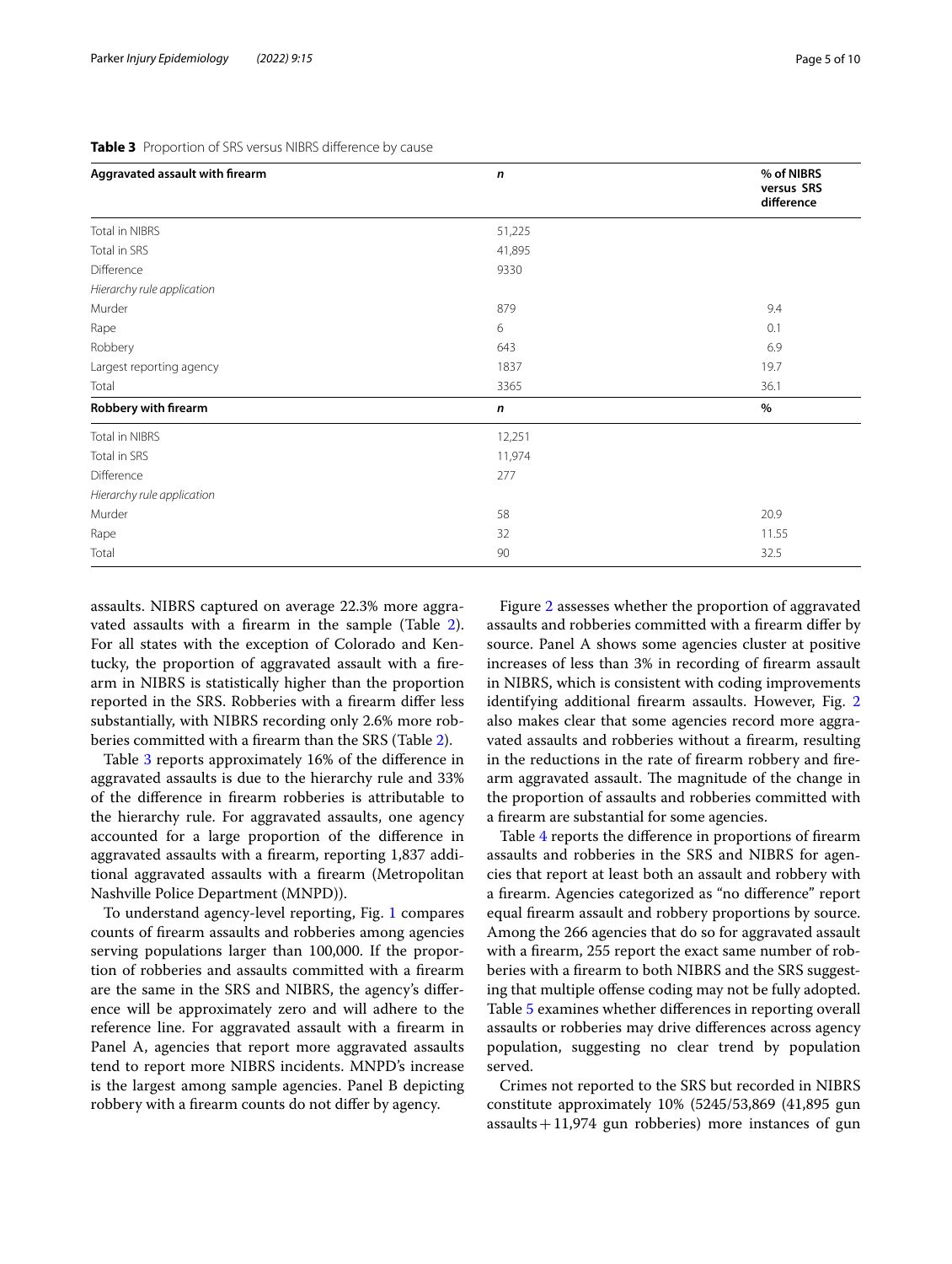violence than are captured in the SRS measures (Table [3](#page-4-0)). In 2019, 14% of rapes and sexual assaults were committed with a frearm and 30% of blackmail and extortion crimes were committed with a frearm (Table [6](#page-9-18)).

Using the proportion of additional NIBRS gun violence incidents in the sample, an approximate calculation to estimate the national number of gun violence events is possible. For the states included in the sample, omitting MNPD for this calculation, the undercount of aggravated assaults was 18.8%; the undercount of robberies was 2.1% and the rate of rapes occuring with a frearm was 14.6%. It is not possible in the scope of this paper to ascertain whether these percentages also apply to other states. However, if these percentages are approximately correct, the implication is an additional 65,071 gun violence incidents annually not captured in the SRS. Specifcally, the national number of aggravated assaults with a frearm would be 18.8% higher or total 269,255.7 (1.188  $*$  226,646) (Table [2\)](#page-3-1). The national number of robberies with a frearm would be 2.1% higher or number 99,596.1  $(1.021*97,548)$  (Table [2\)](#page-3-1). The national number of rapes with a frearm would be the NIBRS rate of rape with a frearm, 14.6%, applied to the 2019 rape total events in the SRS, comprising a previously unreported 20,413 gun violence events (Table [2\)](#page-3-1).

Taken together, the total number of additional gun violence incidents totals approximately 178 additional gun violence events per day not captured in the SRS. Of the additional gun violence incidents not captured in the SRS, approximately 31% (20,413 rapes with a frearm out of the total 65,071 additional events) are due to crime categories omitted from the SRS, in this case, rape. The remaining 69% of the additional gun violence events are due to reporting conventions in the SRS and coding changes in NIBRS.

## **Discussion**

This study compares the FBI's crime reporting systems to assess the extent to which they accurately estimate gun violence. The SRS underestimates gun violence incidence in the U.S. compared to NIBRS. Underestimation of gun violence is comprised of crime types that are not recorded in the SRS or that do not allow recording of a frearm use with the crime type.

Contrary to prior studies, underestimation of gun violence in the SRS may be substantial. Partly, underestimation is driven by diferences in how NIBRS records crimes compared to the SRS. As well, NIBRS records frearms used with additional crimes. In particular, the diference in measuring gun violence is primarily due to underreporting of aggravated assaults with a frearm in the SRS. While the hierarchy rule suppression contributes to the underreporting, it is not the primary source of the increase in NIBRS aggravated assaults with a frearm.

The systematic error and quality checks that NIBRS implements may account for a greater proportion of SRS underreporting. NIBRS data quality checks do not permit entry of conficting crime types, and mandate recording of weapon and injury types when applicable crime types are selected (National Incident-Based Reporting System Technical Specifcation [2020\)](#page-9-12). For instance, if an aggravated assault is recorded with no injury and no weapons, NIBRS will fag this entry for review. While the agency data suggest that some may not have fully transitioned to reporting multiple ofenses per incident as the number of identical reports to the SRS and NIBRS indicates, generally, larger agencies with more resources to report quality data tended to report additional aggravated assaults with a frearm which supports the potential for coding improvement.

While NIBRS may address problems with undercounting gun violence, adoption among criminal justice agencies is very low. Despite limited adoption of NIBRS, 2020 is the last year in which the FBI will gather SRS data. While the SRS measures of gun violence are imprecise and underreported, NIBRS lacks nationwide reporting coverage.

This study has several limitations. First, this study is not nationally representative as all states do not report data to NIBRS. The states in the sample comprise a greater proportion of frearm crimes than the proportion of the U.S. population it captures, and so may reflect other factors that increase frearm crime. Second, this study relies on gun crimes reported to police and does not include crime unreported to law enforcement. Third, combining crime categories in NIBRS was necessary to minimize sparse gun violence categories. This may reflect law enforcement transition from summary reporting conventions rather than crime events.

# **Conclusion**

This study assesses how gun violence is measured in police data in the United States. Police data are important data sources for estimating the full scope of gun violence.

(See figure on next page.)

<span id="page-5-0"></span>**Fig. 1** SRS versus NIBRS large agency-level reporting of frearm assault, robbery (2019). Panel **A**: aggravated assault with frearm. Panel **B**: robbery with frearm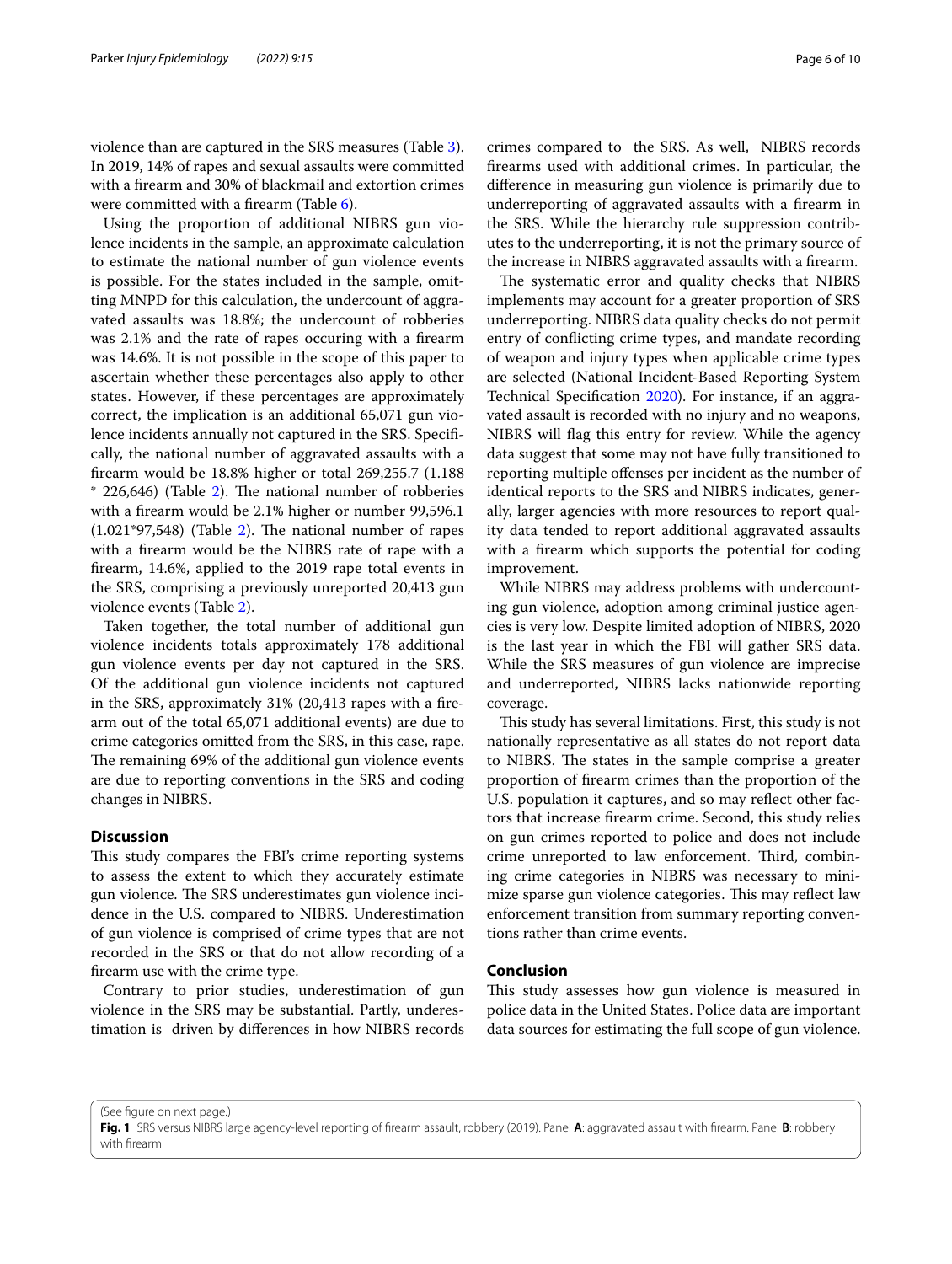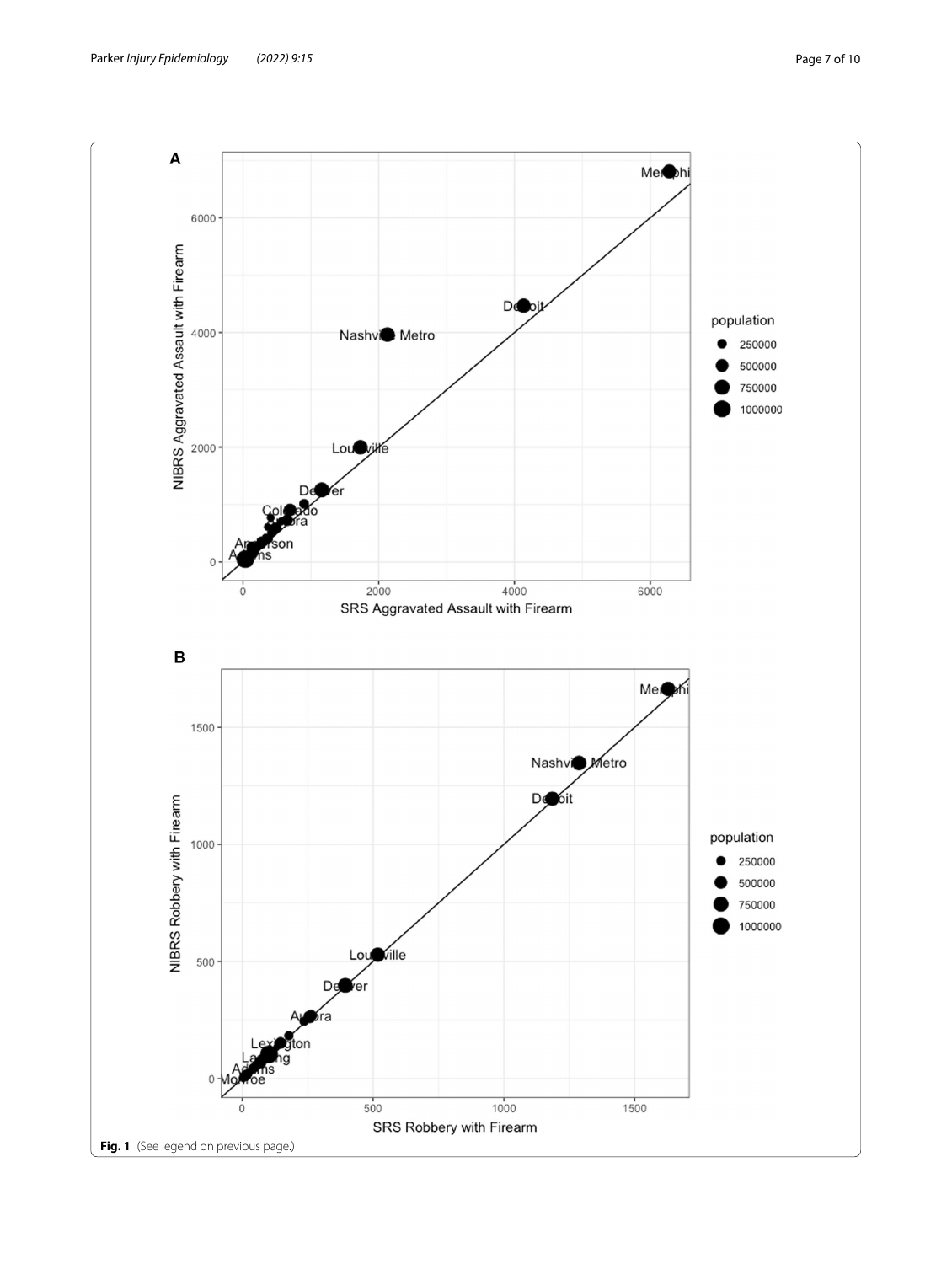<span id="page-7-0"></span>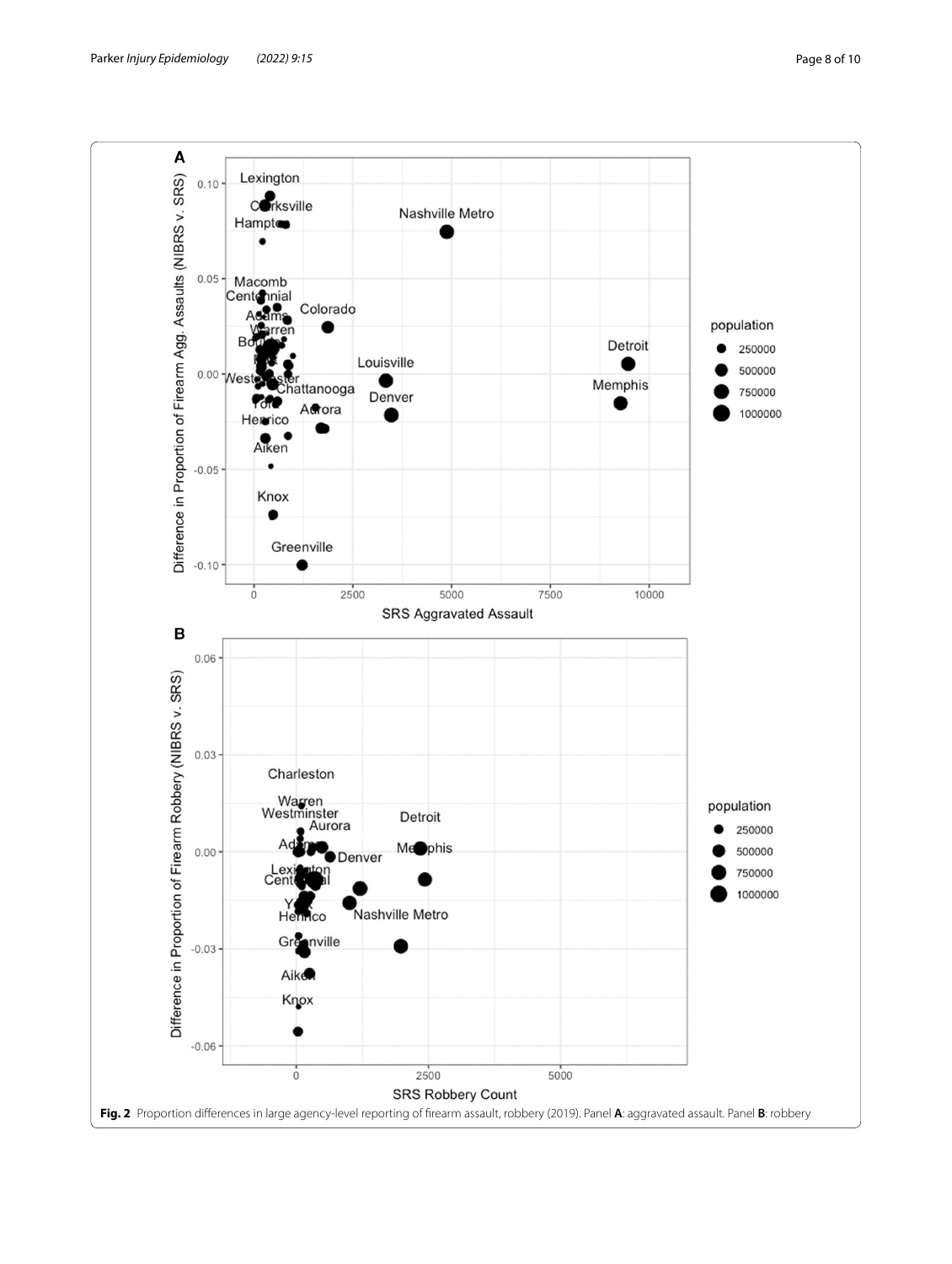<span id="page-8-0"></span>

|  |  | <b>Table 4</b> Differences in SRS versus NIBRS proportions of firearm |  |
|--|--|-----------------------------------------------------------------------|--|
|  |  | assault, firearm robbery among reporting agencies (2019)              |  |

|                                 | n   | $\%$  |
|---------------------------------|-----|-------|
| Aggravated assault with firearm |     |       |
| Less than -5%                   | 71  | 7.5   |
| $l$ ess than 0 to -5%           | 280 | 29.6  |
| No difference in reporting      | 266 | 28.1  |
| Greater than 0 to 5%            | 235 | 24.8  |
| Greater than 5%                 | 94  | 9.9   |
| Agency total                    | 946 | 100.0 |
| Robbery with firearm            |     |       |
| Greater than -5%                | 54  | 5.7   |
| $l$ ess than 0 to -5%           | 107 | 11.3  |
| No difference in reporting      | 745 | 78.8  |
| Greater than 0 to 5%            | 26  | 2.7   |
| Greater than 5%                 | 14  | 1.5   |
| Agency total                    | 946 | 100.0 |

The proportion of crimes committed with a firearm does not difer between the nation's two crime reporting systems, the outgoing SRS and the new national standard NIBRS. Due to reporting conventions, NIBRS data suggests that gun violence may be understated by approximately 65,071 events per year. The majority of the gun violence not fully measured is comprised of aggravated assaults with a frearm (69%) and previosly unmeasured rape with a frearm (31%). Not reporting data to NIBRS on the part of many states is an alarming barrier to accurate and comprehensive measurement of crime in the U.S.

<span id="page-8-1"></span>**Table 5** Firearm crimes in SRS versus NIBRS by agency population group (2019)

| <b>Population Group</b>                        | <b>Aggravated assaults</b> |              |                           | Aggravated assaults with firearm |              |                              |
|------------------------------------------------|----------------------------|--------------|---------------------------|----------------------------------|--------------|------------------------------|
|                                                | <b>SRS</b>                 | <b>NIBRS</b> | Percent difference<br>(%) | <b>SRS</b>                       | <b>NIBRS</b> | Percent<br>difference<br>(%) |
| City 500,000 thru 999,999                      | 30,432                     | 36,059       | 15.6                      | 15,431                           | 18,492       | 16.6                         |
| City 250,000 thru 499,999                      | 4242                       | 5329         | 20.4                      | 1504                             | 1969         | 23.6                         |
| City 100,000 thru 249,999                      | 13.612                     | 16,793       | 18.9                      | 4903                             | 6427         | 23.7                         |
| msa-county $100,000+$                          | 12,367                     | 15,625       | 20.9                      | 4620                             | 5518         | 16.3                         |
| msa-county, non-msa, city less<br>than 100,000 | 49,177                     | 60,714       | 19.0                      | 15,437                           | 18,819       | 18.0                         |
| Total                                          | 109,830                    | 134,520      | 18.4                      | 41,895                           | 51,225       | 18.2                         |
|                                                | Robbery                    |              |                           | Robbery with firearm             |              |                              |
|                                                | <b>SRS</b>                 | <b>NIBRS</b> | Percent<br>difference(%)  | <b>SRS</b>                       | <b>NIBRS</b> | Percent<br>difference<br>(%) |
| City 500,000 thru 999,999                      | 8969                       | 9371         | 4.3                       | 5012                             | 5134         | 2.4                          |
| City 250,000 thru 499,999                      | 1681                       | 1731         | 2.9                       | 766                              | 781          | 1.9                          |
| City 100,000 thru 249,999                      | 3488                       | 3603         | 3.2                       | 1773                             | 1810         | 2.0                          |
| msa-county $100,000+$                          | 2471                       | 2605         | 5.1                       | 1203                             | 1232         | 2.4                          |
| msa-county, non-msa, city less<br>than 100,000 | 7025                       | 7310         | 3.9                       | 3220                             | 3294         | 2.2                          |
| Total                                          | 23,634                     | 24,620       | 4.0                       | 11,974                           | 12,251       | 2.3                          |